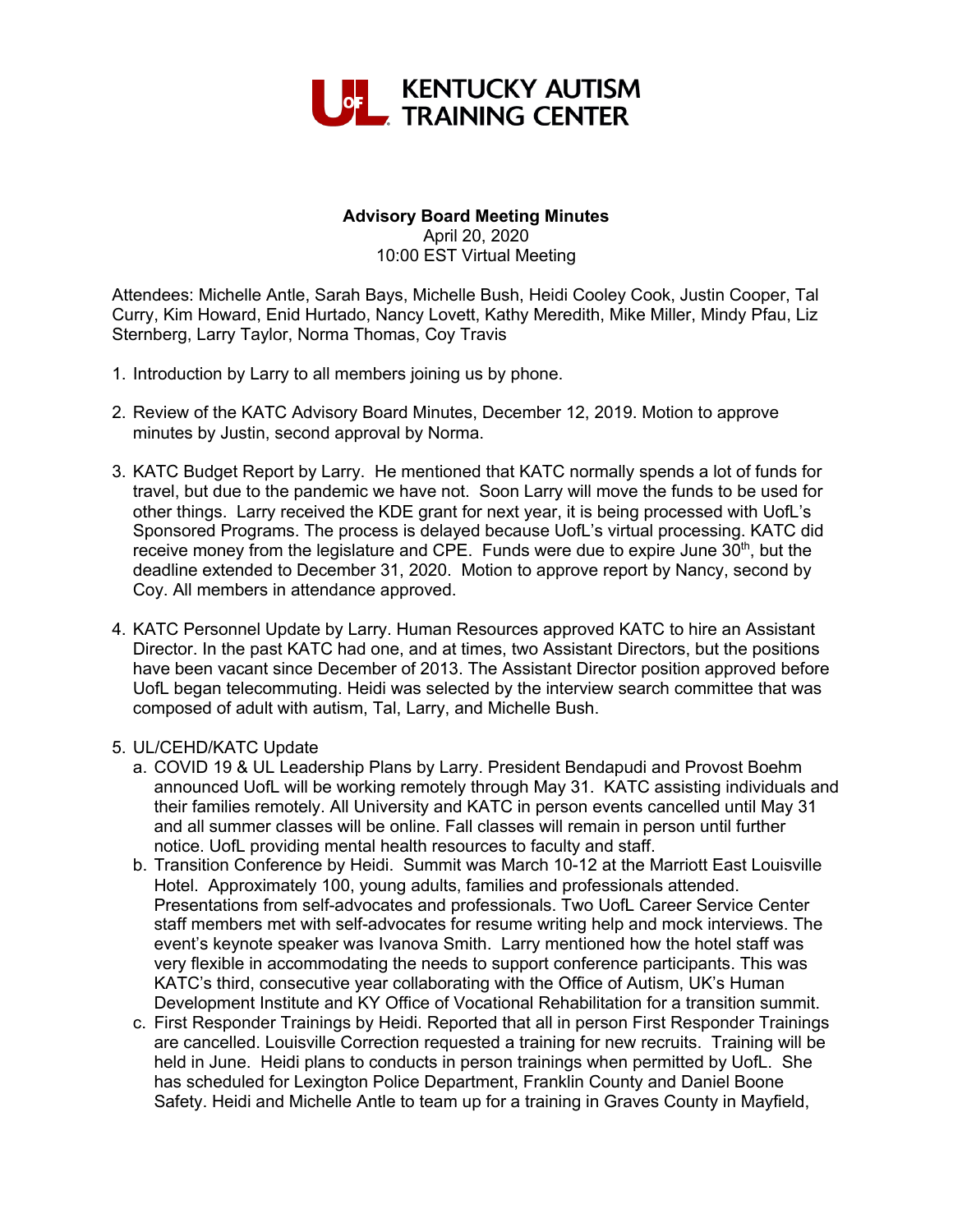

KY. Coy asked if there has been an increase in request or inquiries about First Responder Trainings. Heidi reported most groups have been okay with the need to reschedule at this time and they still want the training. Larry and Heidi meeting to discuss trainings and support for School Resource Officers.

- d. KATC Work
	- i. Larry reported National Leadership Summit has requested information from KATC to provide to individuals they serve.
	- ii. KATC Services provided
		- 1. Electronic Resources by Sarah. (PDF provided) KY Coop's doing a great job supporting teachers and others in the school so KATC shifted focus to provide support and resources to parents and families. Field Training Coordinators filtered through resources for families and Sarah created a google website. FTC's provided information on communication, visual and emotional supports, as well as academic resources. The resources are reaching individuals outside the state and even in other countries. Updates are made to the site regularly and open for feedback. Please reach out at KATC staff to update the website. Nancy mentioned sharing the website with the Preschool Coordinators and these counties visited the website (per Sarah's handout). Kathy informed us that she shared the information with a parent in Oregon.
		- 2. Training Sites (Current & Next Year)-Michelle Antle, Kim, Enid, & Sarah. FTC's still working with current sites and received site applications for the upcoming school year. Increased number of applications and the team is excited that school districts applied. This shows that districts are trying to build capacity and that we are building capacity across the state. Regional Training Centers, expanding their work and are becoming training sites.

Usually during this time of year, FTC's, would be out conducting interviews, orientations etc., Sarah mentioned that applicants have been very engaging doing this part of the process virtually. FTC's will be meeting virtually to decide on the sites for the upcoming year to narrow down list of accepted sites and potentially conducting a virtual orientation. Several Administrators across the state have requested assistance from KATC, in the past it was teachers reaching out to KATC for help. Larry mentioned questions from the Building Administration have been about support required to build capacity. Districts have mentioned the importance of support for Building Administrators. Kim mentioned she's had 100% Building Administrator support when conducting Zoom meetings. Enid mentioned that some of her districts are applying for a second time and found value in KATC's flexibility to meet their needs. Everyone starting to see the big picture, that in order to build capacity they need to collaborate with Coop's, KATC, etc. Sites are seeing KATC as part of their team.

3. Parent/Student Services by Mike. Reported that parents are overwhelmed, parents were not prepared to work with their child for the rest of the spring school year. Behavior has been an issue for school aged kids and families. Mike has been working with Eastern, Murray, and Morehead to help support college students with autism. Working with them to help students maintain their accommodations while finishing the semester online. Students are having a difficult time with the transition to online. Mike working with UofL's Cardinal Success Program and the Office of KY Vocational Rehabilitation to provide support and other assistance for students during the pandemic. is paying if student has been in contact with them. Mindy asked if Mike